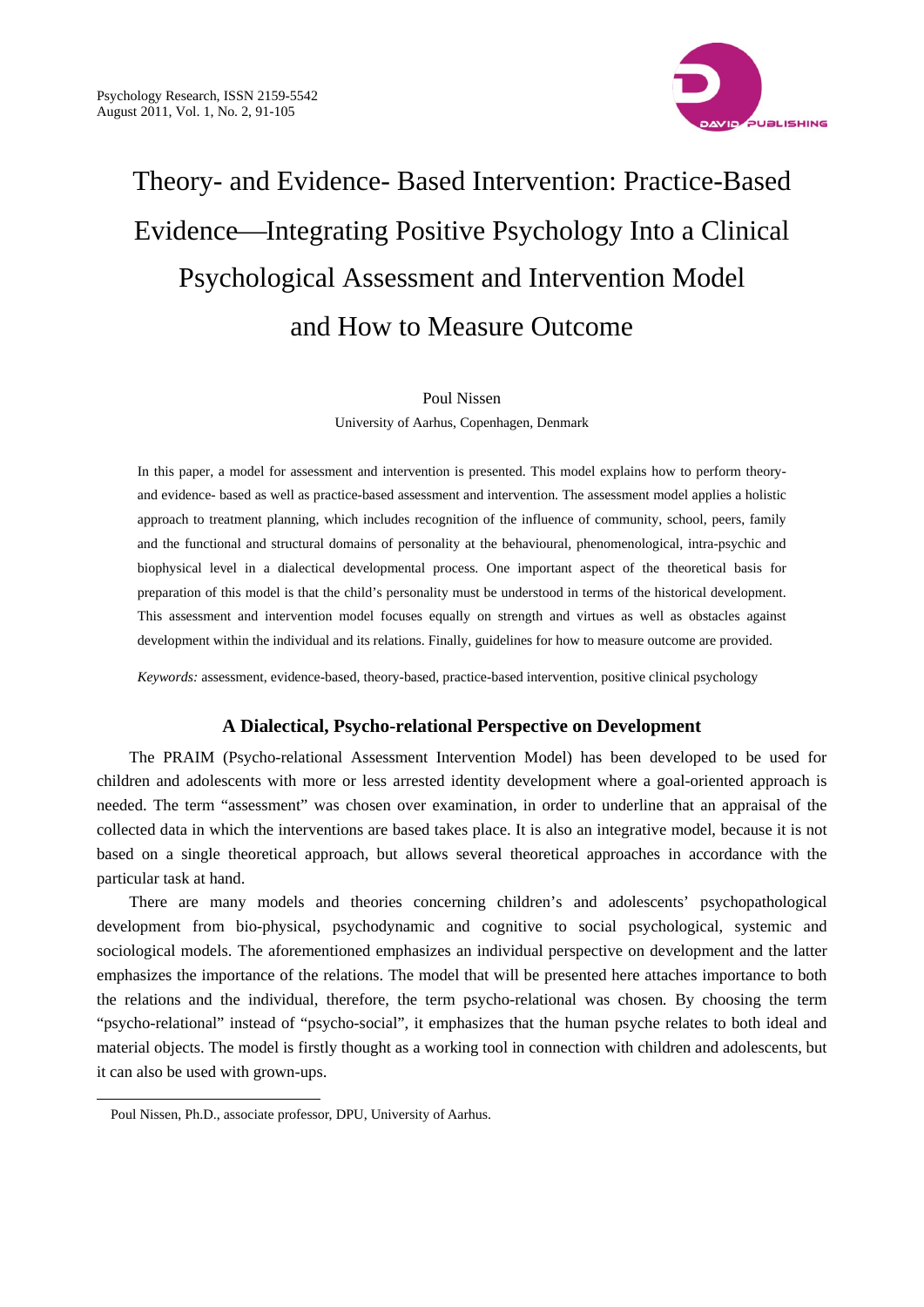The psycho-relational model is based on the assumption that representations of generalized interactions, object- and self- representations (Kernberg, 1996) or schemata (Pretzer & Beck, 1996) contribute to conducting the actions within the relations the child enters into, and also that the relations the child interacts within (Sroufe, Duggal, Weinfield, & Carlson, 2000) contribute to the development of generalized interactions, object- and self- representations or schemata. It is within this dialectical reciprocal interaction that children's and adolescents' psycho-relational development takes place over time (Sameroff, 2000).

This developmental process can be examined at several levels (see Figures 1 and 2): a behavioral, phenomenological, intra-psychic and biophysical level (Millon, 1999; Millon & Davis, 1996).



*Figure 1.* Assessment and intervention model.

At the behavioral level, how a person behaves and affects others is indicated. At the phenomenological level, characteristics of the cognitive style, self-image and object representations are indicated. The intra-psychic level is characterized by coping strategies or defense mechanisms and structural and functional aspects of the personality. At the biophysical level, physical and biological features are indicated. These four domains of the personality structure and function are seen in a relational interplay among environment, family, peers and school.

As seen in Figure 1, the biophysical level encompasses somatic matters, genetics, neurobiology, as well as inherent properties, such as temperament. The intra-psychic level encompasses the morphological organization, which are the structural strength, interior congruity and functional efficacy of the personality system. At this level, one also finds defense mechanisms or coping strategies. At the phenomenological level, one finds psychic structures and functions as object- and self- representations, self-image, and immature defense mechanism or coping strategies. The term "phenomenology" alludes to the phenomenon that appears in the brain of the child or the adolescent as the world emerged for them, who perceive and experience it. Object representations are early internalized representations of significant others and inner imprints of early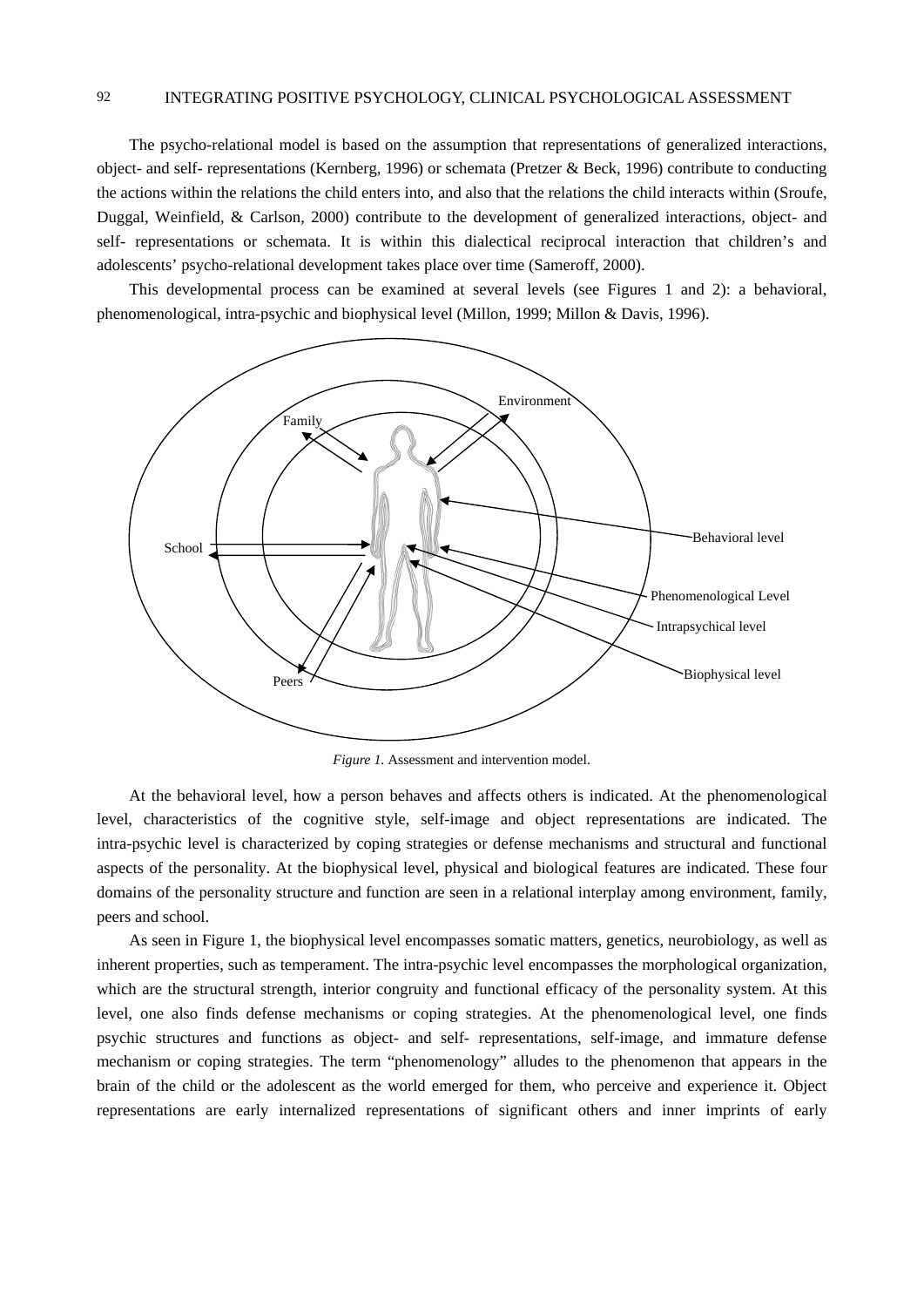experiences, i.e., the influence of the parents and other significant people during childhood. At this level, we also found the self-image has been developed during childhood. The self-image is comprised of the swirl of events that buffets the young child to a growing sense of "I" or "me" or self-identity. The cognitive style was also found here, i.e., how the child conducts his attention, processes and mediates impressions.

| <b>Functional domains</b>                                    | Structural domains                                                            |
|--------------------------------------------------------------|-------------------------------------------------------------------------------|
|                                                              | <b>Behavioral</b> level                                                       |
| Expressive acts                                              |                                                                               |
| How the person acts                                          |                                                                               |
| What the person unknowingly reveals                          |                                                                               |
| What the person wishes us to think or know                   |                                                                               |
| Interpersonal conduct                                        |                                                                               |
| A person's style of relating to others                       |                                                                               |
| How the person's actions impact on others                    |                                                                               |
| Methods by which he/she engages others to meet his/her needs |                                                                               |
|                                                              | Phenomenological level                                                        |
| Cognitive style                                              | Object representations                                                        |
| How to allocate attention                                    | Inner imprints of early experience                                            |
| How to organize thoughts                                     | Internalized representation of significant others                             |
| How to process information                                   |                                                                               |
| Self-image                                                   |                                                                               |
| The swirl of events that buffets                             |                                                                               |
| The way to a growing sense of "I" or "me"                    |                                                                               |
| Development of self-identity                                 |                                                                               |
|                                                              | Intra-psychic level                                                           |
| Regulatory mechanisms                                        | Morphological organization                                                    |
| Mature                                                       | The structural strengths and functional efficacy of the<br>personality system |
| Intermediate                                                 |                                                                               |
| Immature                                                     |                                                                               |
|                                                              | Biophysical level                                                             |
|                                                              | Mood/temperament                                                              |
|                                                              | Affect                                                                        |
|                                                              | Expressive features of mood                                                   |
|                                                              | Level of activity                                                             |

*Figure 2.* Functional and structural domains of personality. Source: Millon and Davis (1996) and Millon (1999).

The two functions of the personality structure are indicated at the behavioral level (see Figure 2), such as the kind of actions that the child or the adolescents express, which characterize the interpersonal conduct. The first mentioned refers to the way the child or the adolescent conducts oneself, acts or unknowingly reveals and what the child or the adolescent would like us to think or know about it. The interpersonal style particularly refers to how the child or the adolescent relates to others, how their actions impact others and methods by which he or she engages others to meet his/her needs.

Meanwhile, the child or the adolescent takes part in a number of relational systems: family, school, peers and immediate environment (see Figure 1), and these systems, thus, respond to the behaviors of the child or adolescent. These behaviors influence the acts of the child or the adolescent and these acts produce new phenomenon that will settle at the intra-psychic level over time and may be somatic symptoms at the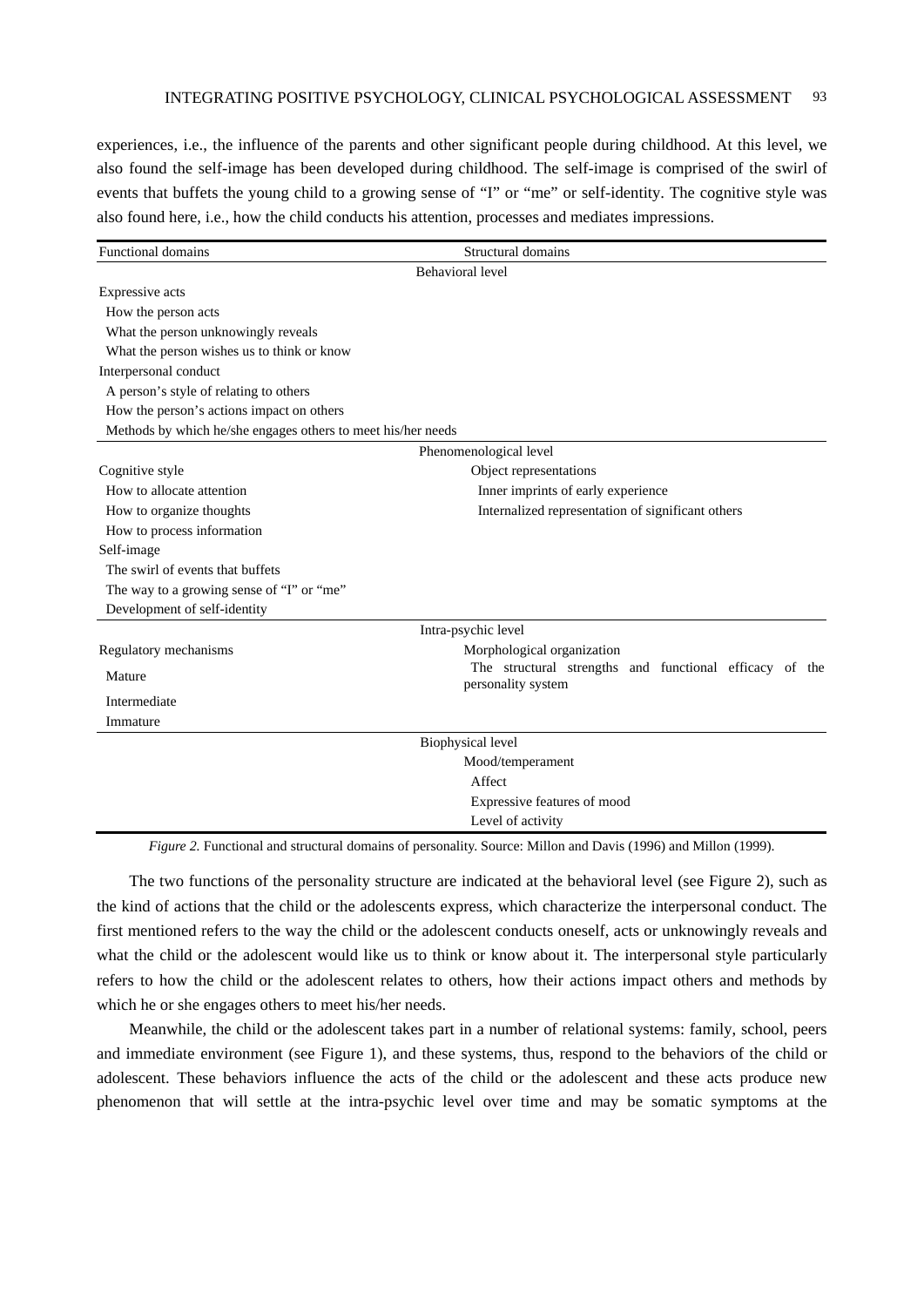bio-physical level. In that way, children's and adolescents' psycho-relational development can be seen as a dialectical developmental process over time, by which the impact of the relations effects the development of the personality structure and function, which again has an impact on the relations of the individual.

To illustrate this, we could consider a young person with trisomy 21 (Down's Syndrome), for whom the syndrome's development and level of complexity previously mainly was thought of as determined by genetic factors, but now the environment is also considered as a vital influence on the developmental course. At the bio-physical level, a side from the abnormal 47 chromosomes, there are structures that predispose development of myocardial infarct and blood clot in the brain (Reichler & Lee, 1987). At the intra-psychic level, the morphological organization will be compromised, whereas coping strategies or defense mechanisms may be average or immature. At the phenomenological level, the cognitive style will be compromised (retardation) and maybe even the self-image and the object representations, depending on conditions during childhood. Some people with Down's Syndrome may have difficulties that relate to the object representations in terms of part-object and part-self representations, i.e., the self is not integrated (Kernberg, 1996), and thereby the structure and function of the personality is disordered. At the behavioral level, the person might behave as friendly and happy in order to appear as normal as possible. People with Down's Syndrome appear different from other people, so the environment will respond differently to people with 46 chromosomes. During school, there will be situations that will remind a person with Down's Syndrome that something is wrong (e.g., the use of other textbooks and instructions than with other students), and the identity development will have different opportunities for socialization, such as soccer clubs, discotheques, etc., in terms of exclusion instead of inclusion. These impressions will alter the person's behavior and the phenomena in the brain in the long run, settle within the intra-psychic structure and function and maybe also cause bio-physical somatic symptoms and again produce acts that have an impact on the relational system.

## **The Development Through Childhood**

The dialectical model outlined above, must be based on a psycho-relational development perspective, from conception to the here-and-now situation. It is widely agreed that the childhood is of great importance for the personality development of children and adolescents, but disagreements exist that whether children during childhood go through phases (Kernberg, 1996; Mahler, 1975, 2000), stages of development (Erikson, 1950/1963) or altering positions (Klein, 1932; 1975). It is also disagreed about when the self is developed. For example, Stern (1985) believed that it occurs very early, while Kernberg (1996) believed that it occurs later.

This model for children's and adolescents' psycho-relational development is devised so that childhood is not divided into phases, positions or stages of development, but in age periods, thus the different theoretical perspectives can be utilized on information about the psycho-relational development (see Figure 3).

# **Outline of the Assessment Process**

Figure 4 provides an outline of the assessment process. It is indicated at the left bottom of the figure that relational data and data from the personality structure and functions as well as the historical development are collected. It relates to data concerning both areas of strength and problem areas. Hereby a matrix of information is obtained, which gives rise to reflections at a theoretical level and comprises integration of theory, research evidence and clinical expertise. That is, at this level, theoretical considerations are supplied, which may contribute to explain practice and the gathered statements. These theoretical considerations give rise to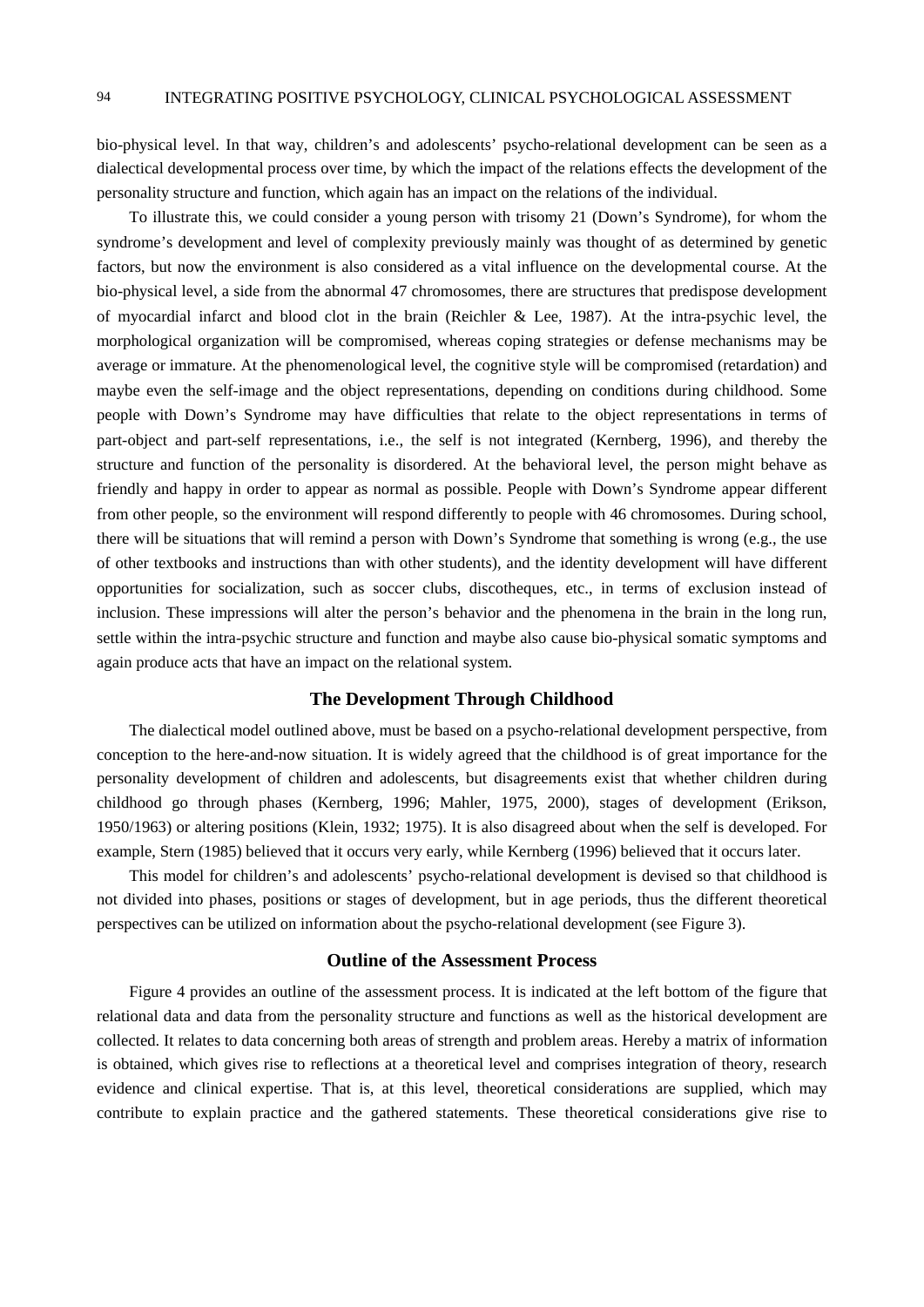hypotheses about, to what extent the identity development is fixed or not, and intervention suggestions are composed based on these hypotheses.



*Figure 4.* Overview of the dialectical process of elaboration of assessment and intervention.

At the top of the figure, a meta-level is indicated, based on the notion that ontology, epistemology and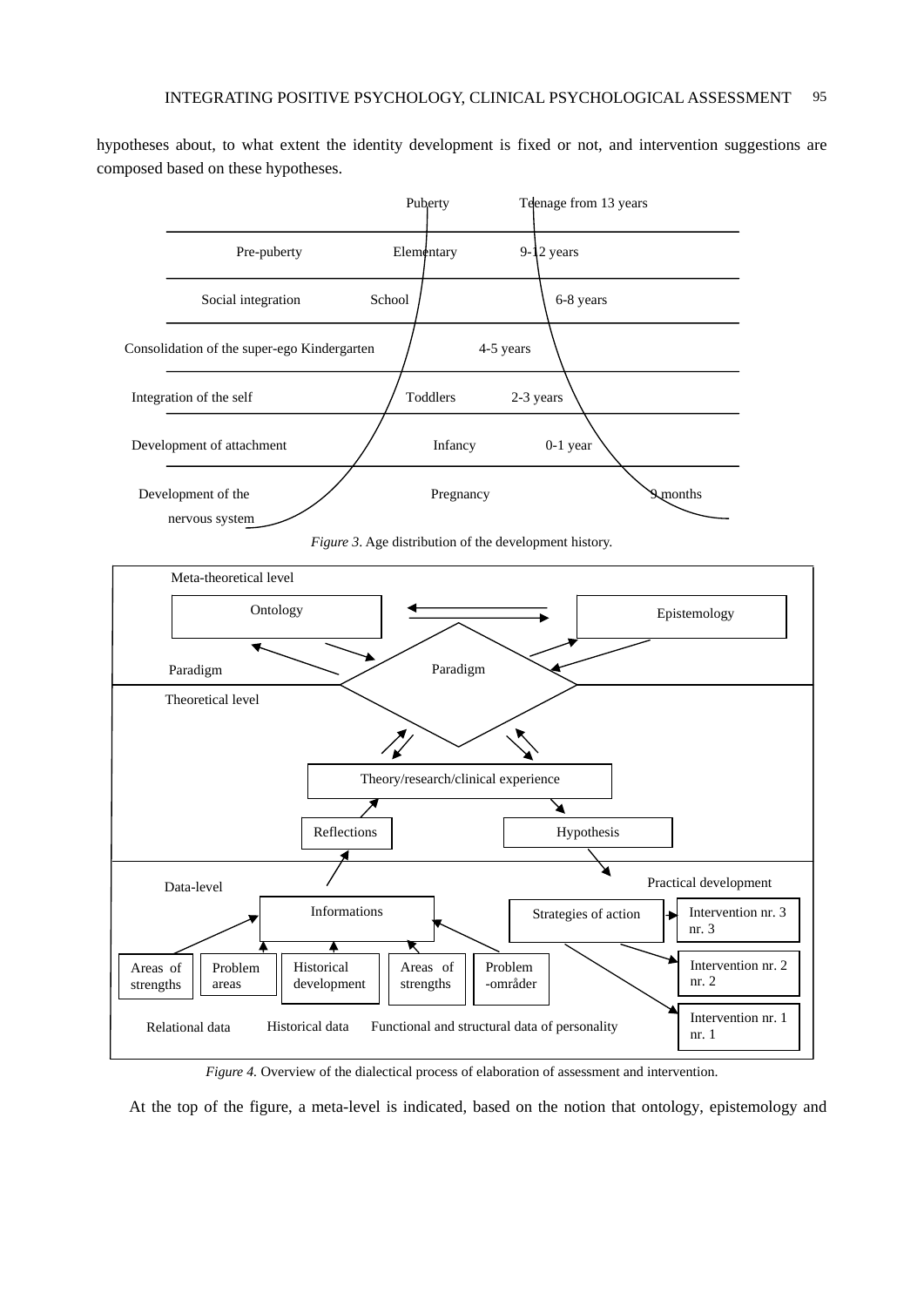paradigm affect the choice of theory and the dialectical process that is indicated on the data and theory level. Hence, a diagnosis in the traditional sense is not the aim, but rather a snapshot combined with the theoretical/research/clinical expertise-based interventions, which then are executed in practice, whereby new relational, historical and personality structural and functional data arise. As shown in Figure 4, data from both the problem and strength areas of the person are collected.

In the book *Assessment & Intervention Guide* (Nissen, 2007), a number of guiding questions were indicated. These questions will be used when we collect data from the four domains of relations and the four levels of personality structure and function. These eight areas can furthermore be supplied with relevant tests, such as Achenbach's (2009) questionnaires, which can tell us even more about the behavioral and phenomenological levels. WISC-IV (Wechsler Intelligence Scale for Children) (Wechsler, 2003) and Rorschach (Rorschach Inkblot Test, Exner, 2003) can highlight the cognitive function. The intra-psychic level can furthermore be clarified by, for example, TAT (Thematic Apperception Test) (Westen, 2000) and Rorschach (Rorschach Inkblot Test, Exner, 2003) and the parental manner by help from Parents Preference Test (Westh, Ferrer, Prieler, & Hartmann, in press) just to mention a few examples.

#### **Psycho-relational Analysis, Assessment and Intervention**

After having collection of the historical development data (see Figure 3), as well as relational and personality structural and functional data, a psycho-relational analysis is undertaken (see Figure 5), which is an analysis of the strengths/resources and obstacles in the surroundings and obstacles in the personality. Which conditions in the surroundings and personality contribute to a standstill in development, and which strengths and resources can be mobilized in the surroundings and personality? Hereafter, an assessment and interpretation of the collected data (see Figure 4) was carried out. Meaning that based on a series of data, a range of information emerges, which gives rise to hypothesis that can be converted into strategies of action and practice based interventions (see Figure 4).



 **Barriers** 

*Figure 5.* Identification of resources and barriers for development within personality and environment.

If the assessment reveals difficulties with the cognitive style, then cognitive therapy can be a relevant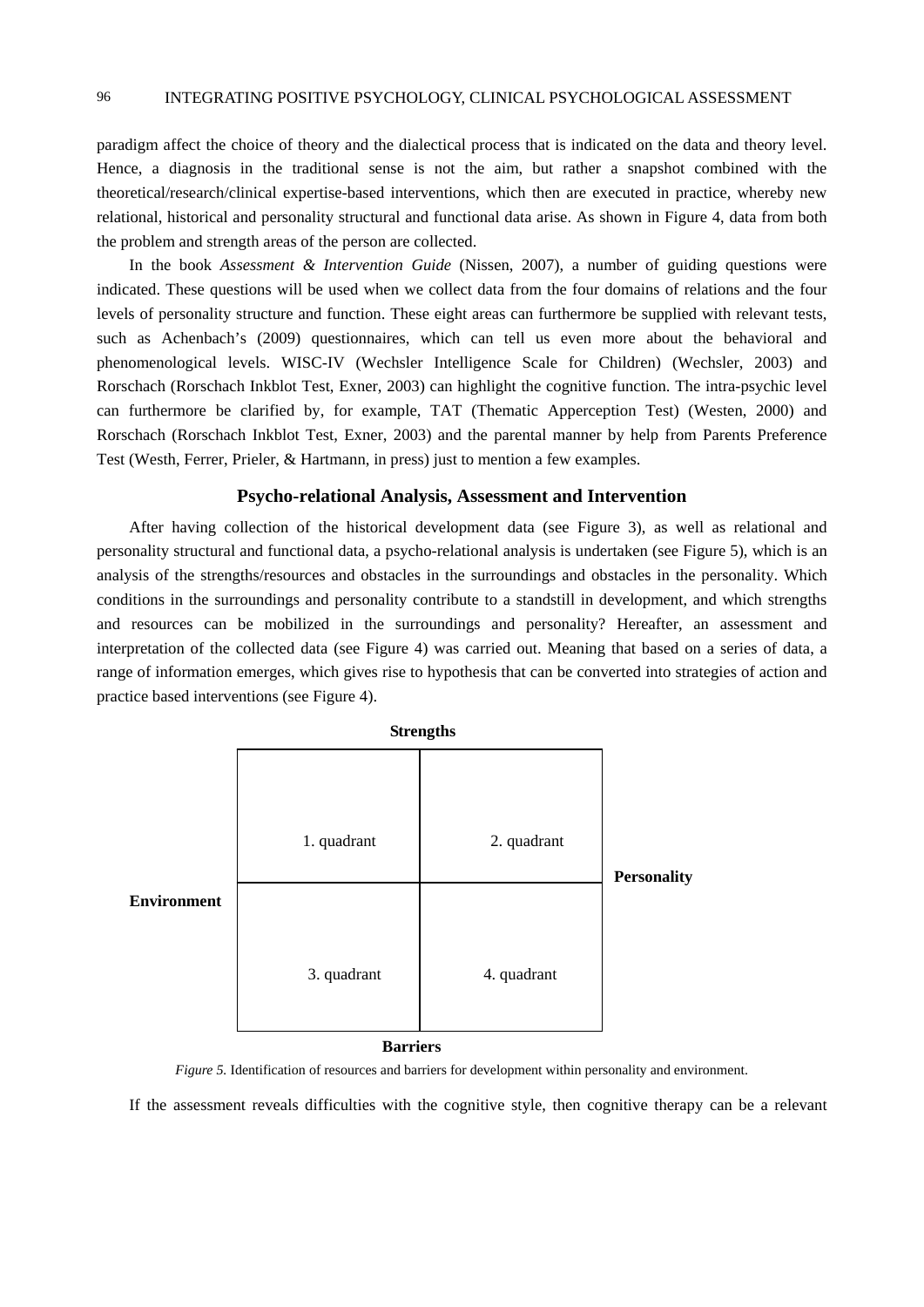course of action, and if there are difficulties with the object representation or the self-image, approaches based on respectively, object relations theory (Kernberg, 1996; Kernberg, Weiner, & Bardenstein, 2000) or self-psychology therapy (Glasser & Wubbolding, 1995; Kohut, 1971, 1977; Raskin & Rogers, 1995; Stern, 2000) may be of relevance.

# **Illustrated Example of the Model—Lucas**

The model can be used to solve individual tasks, where a professional composes suggestions for intervention, but it can also be used at, for example, a care center, where several professionals work together to compose strategies of action and intervention. For instance, social workers, psychologists, teachers and social education teachers can collect historical, relational and personality structural and functional data (see Figure 4) and present these findings at a treatment conference, then jointly reflect over these findings in a theoretical research-based perspective and supplemented by clinical experience, and present hypotheses on which strategies of action and intervention base. Lucas, in the following section is a case from a care center, where the members of staff cooperate to collect data, carry out assessment and propose strategies of action and interventions.

#### **Lucas**

**Historical development.** Lucas' mother informed one of the care center workers that she grew up with her mother who was single, and she never knew her father who was from Sweden. Her mother was the owner of a kiosk and Lucas' mother spend much time there in early years. All though Lucas' mother was busy, she had the feeling of a pleasant upbringing. After the tenth grade, she spent a couple of years not doing much, but then she got an education as a social and healthcare assistant. Subsequently, she has had two periods of maternity lives giving birth to two girls with different fathers. In between, she worked in retirement homes and has been on sick lives due to a bad back and knees and stress. Lucas's mother met shortly Lucas's father, who was from Iceland. They did not live together and he left Denmark and went back to Iceland at the end of the pregnancy. Lucas's mother gave birth to Lucas and she reported that the pregnancy was uncomplicated in the beginning, which was also evident of the journal from the hospital. However, Lucas' mother was referred to a midwife in the 33th pregnancy week due to a weight increase of 32 kg and expressed discomfort of universal edema.

The mother stated that it was a difficult birth which lasted two days, and Lucas had to be delivered by suction in the end. He weighed 3,500 g at birth and was 50 cm long. The medical journal from the hospital shows that the mother suffered from pre-eclampsia and that the boy was weak and blue at birth<sup>1</sup>, but there were no evident deformities and he was otherwise a healthy boy. As a baby, Lucas was according to the mother very active and did not require much sleep. He was breastfed for a month and was thereafter given the bottle since there was no more milk. According to the hospital and mother, Lucas continuously suffered from ear inflammation<sup>2</sup>. The mother reported that she stayed at home during the first year before Lucas went to daycare. According to the mother, it was a very good daycare center with a child care worker that had a good understanding of children and where Lucas thrived. After daycare, Lucas went to a kindergarten, where the kindergarten teachers did not understand Lucas's needs, and at the age of four years, he was referred to a psychological examination because of behavioral problems, since the kindergarten teachers believed he was

l

<sup>&</sup>lt;sup>1</sup> Apgarscore 6/1, 9/5, 10/15. From the birth journal it appears that Lucas shortly after birth develops hyper bilirubinaemi which is consecutively treated with light treatment, since Lucas becomes weak. Bilirubin increases despite single light, hereafter double light where bilirubin decrease.

 $2^{\circ}$  Was treated with ear tubulation.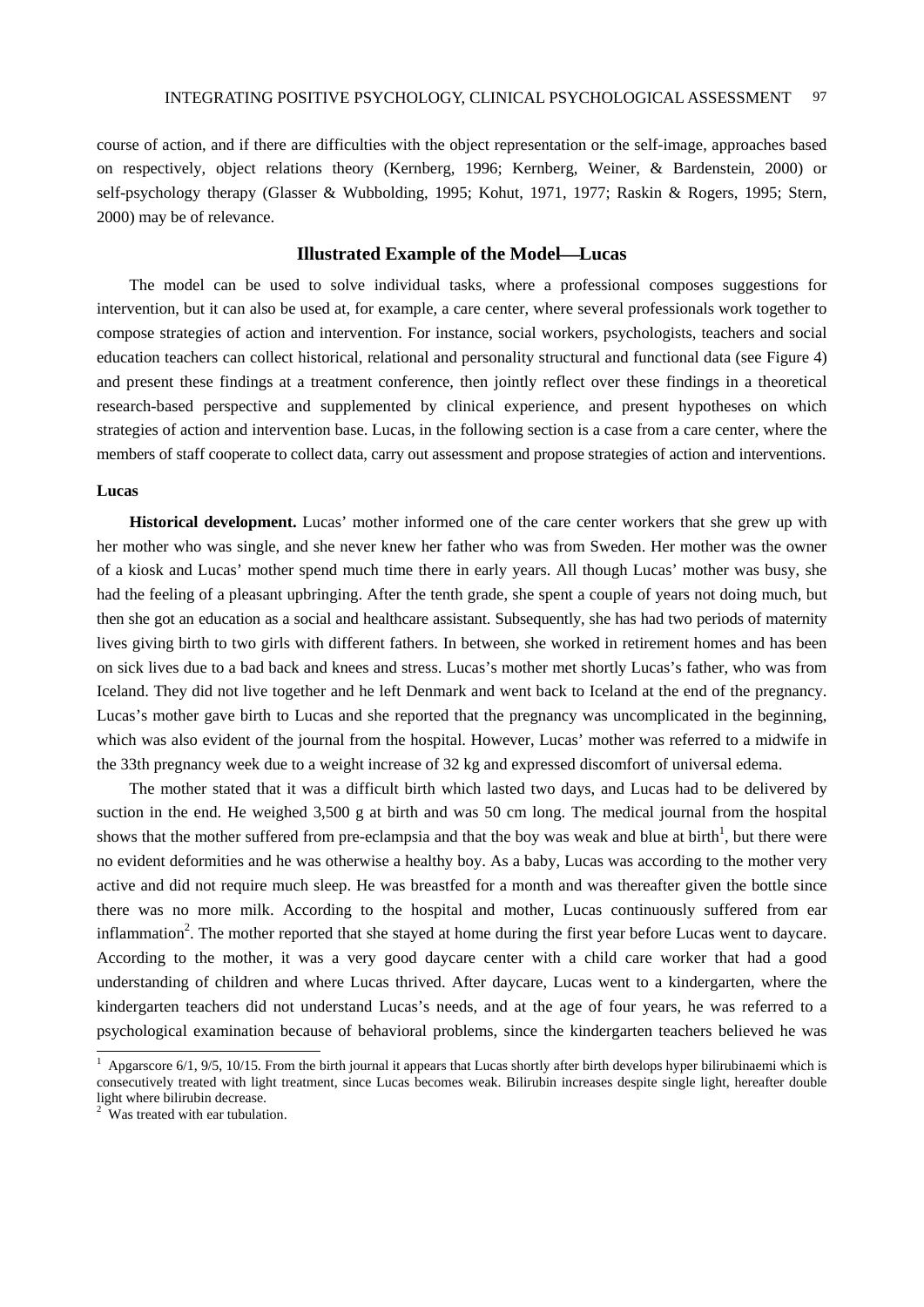particularly aggressive towards other children. The psychological examination showed that Lucas was delayed in development. Moreover, the examination showed that Lucas was very knowledgeable and he was able to deduce wider terms. His knowledge appeared to be rather mechanical though he may lack an understanding of certain meanings in the language. He had difficulty in maintaining emotional information which is primarily verbal. It made him emotionally frustrated in linguistic contexts, in which acting out is seen. When he was about five years old, Lucas went to the hospital for a diagnosis because his mother believed that his difficulties were related to him being temporarily oxygen deprived at birth. The examination showed that the delayed development and behavioral difficulties were more likely caused by family predispositions and upbringing issues in the home than oxygen deprivation. At age six, he was referred by his own doctor under the diagnosis of bed wetting, general challenges to development<sup>3</sup> and hyper-kinetic behavioral disruption. The doctor treated Lucas medically<sup>4</sup>, but without any effect. Additionally, the mother would like to counsel on how to deal with Lucas when he acted out, but the doctor referred to counseling center, which they felt provided excellent counseling.

At age six, Lucas was placed in a special class for children with various handicaps including conduct disorders. During this period, he was placed with a relief family every other weekend. Lucas did not like being in this family because he was used as a babysitter for other children. The mother was also dissatisfied with this arrangement and tried a new relief family, but difficulties also arose here, where after the arrangement was terminated. At that time, Lucas's mother moved in with a man the two smaller siblings calls father, but not Lucas.

At age 10, Lucas changed schools and was placed in a normal class with support where he stayed until the 6th grade. Hereafter he was placed in another school with a similar offer. According to Lucas and his mother, he was constantly bullied by other children at this school. The journal pages showed that at this time, the stepfather left the home that was violent for a long time. During this time, Lucas had told one of the teachers about the difficulties at home and talked about taking his own life. This results in the municipality undertaking massive efforts in the form of a contact person and MST (Multi-systemic Therapy). Despite of these efforts, Lucas was still not thriving and sought contact with adults outside the family. Hereafter the mother wished Lucas to be placed outside the home and he was, thus, placed in a care facility.

#### **Relational Description**

**Immediate environment.** The care facility is located in a rural area by the sea and close to a small town in an urban environment with shops, restaurants, cafes and taverns, pizzerias, club and society life, schools, indoor public swimming pool, school and clubs, which also held parties and courses where the youth can get a scooter or a tractor license. Close to the care facility are excellent boating and fishing opportunities, and the facility owns a rowboat. A small number of animals are also kept at the facility. The facility is surrounded by a forest where pheasants and deer live. The facility has a good contact with neighbors, which include practical assistance and participation in each other's daily lives and routines.

The facility has room for four 24-hour students and each student has their own room with an optional TV and computer.

The facilities' youth and children have access to computers in common areas. The students are encouraged to take part in renovation and decoration of their own rooms, which Lucas did in the form of new decor and new furniture. The facility has a live-in staff, a married couple, who has worked within this field for years and

<sup>&</sup>lt;sup>3</sup> Retardation psychomotorica.

<sup>4</sup> Minirin.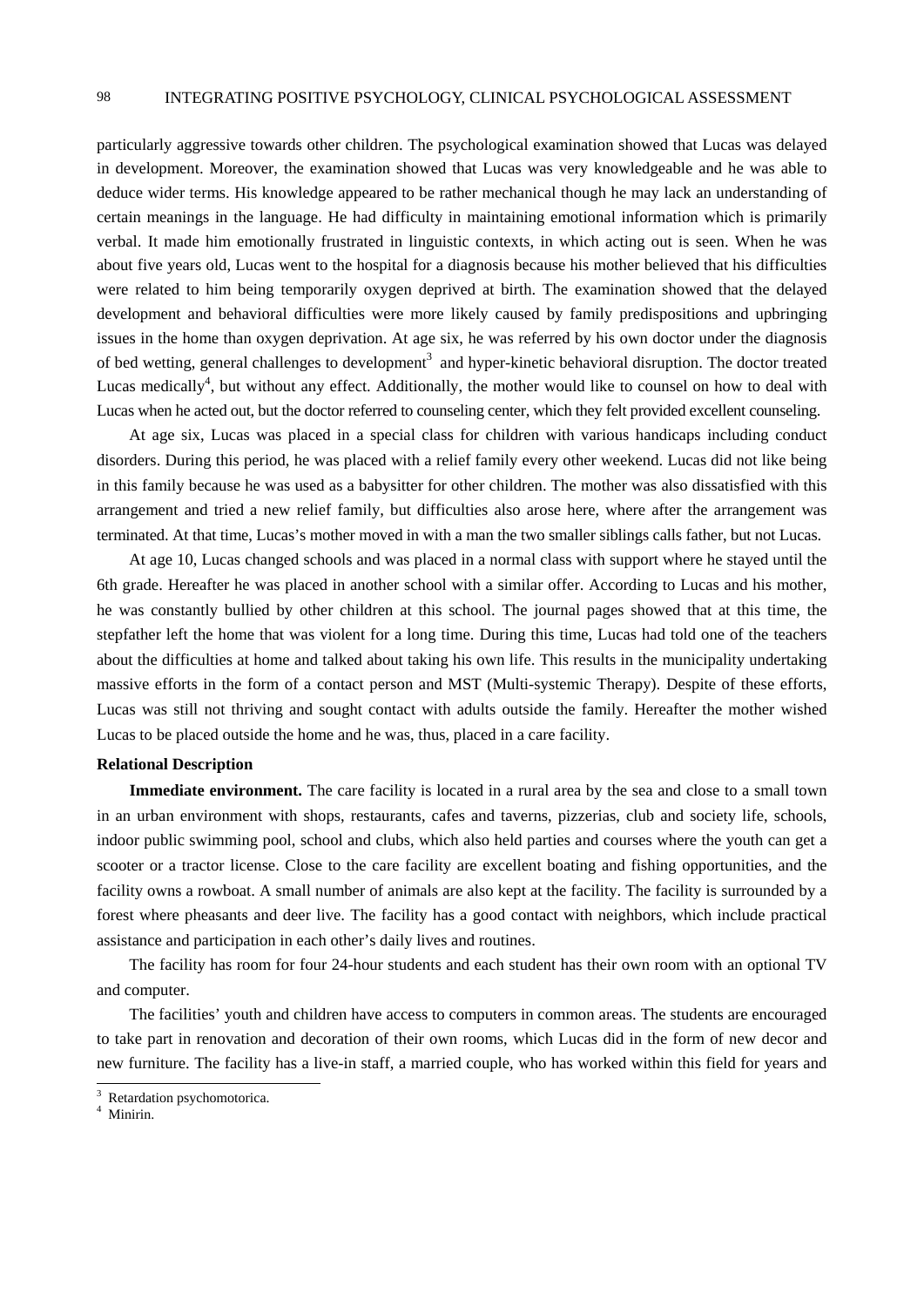lived side by side with the youth.

**School.** Lucas attended a local school, where he was well received in a special needs class. The academic subjects were taught individually, and Lucas worked well. Sometimes, the class was split up into smaller groups in the subjects of home economics, physical education, history and social science. Movies were frequently used in history class, and in social science, various subjects like violence and addiction were often discussed. Lucas often offered insight and opinions on the issues at hand, according to the teacher. Moreover, Lucas partook by choice in a traineeship with the aim of which was to figure out how society works. There were nine students in the class and four to five teachers were affiliated with the class. The teaching was dominated by social learning and the traineeships were aimed to prepare students for employment. Lucas got up early every day and took the bus to school. There was regularly contact between the school and the care facility.

**Friends.** Another boy, Amir, lived at the care facility. Lucas had a friendly relationship with him. They were together daily, took walks in the forest, shared common experiences and interest, and often spent time together by the computer or in the rooms, but they had very different abilities and areas of interest. Amir often picked up Lucas by the school bus in town. Other than Amir, Lucas had a few acquaintances in vicinity, which included friendship-like relations to several social workers from the local area (school, police and recreational clubs). Lucas had frequently changed "girlfriends", with whom who he was in contact on the Internet (net-dating), but whom he never met in person. Similarly, there were a lot of contacts through texting. In the friendship with Amir, Lucas often stetted the agenda. The relation to Amir is characterized by initiative more than by a mutual, balanced and involved give-and-take relationship.

**The family.** The mother currently lived in an apartment with three bedrooms. The mother showed the apartment where there were holes in the doors where Lucas had kicked in the doors during temper tantrums. Lucas had a younger sister, who was one year younger than Lucas and who like Lucas, placed outside the home, due to behavioral difficulties. The mother now lives alone with the youngest sister, who goes to a normal school. Lucas's stepfather has taken up employment abroad and Lucas has not seen him since the divorce. There is no connection with Lucas's biological father. The mother once more worked as a social and healthcare assistant in the municipality, but with less strenuous work than at the retirement home. The communication between mother and son was characterized by the mother being compelled to change their arrangements, which contributes to conflicts and anger. On the other hand, Lucas also altered the agreements after conflicts or misunderstandings. Lucas's mother has expressed relief with Lucas being placed outside the home, because it left her time to care for the youngest child.

## **Personality Structure and Function**

**Behavioral level.** According to the adults at the care facility, Lucas displayed a great sense of responsibility when it came to practical tasks, if he knew the task at hand and how to perform it and if there was some sort of personal gain besides acknowledgement. According to the mother and former teachers' reports of arson, theft and vandalism in which Lucas has taken part in the past few years, Lucas was said to be lacking internal locus of control in open social situations, where he could get carried away, unlike structured situations where aims, implementation and method were known and where Lucas functioned well. The give-and-take process in the convergent, social relations, such as where food is prepared, animals are fed, or where transport work is undertaken, the assignment is, thus, clearly defined, and is characterized by reciprocity and balance.

The give-and-take process in the divergent, social relations, where aim and mutual expectations arisen a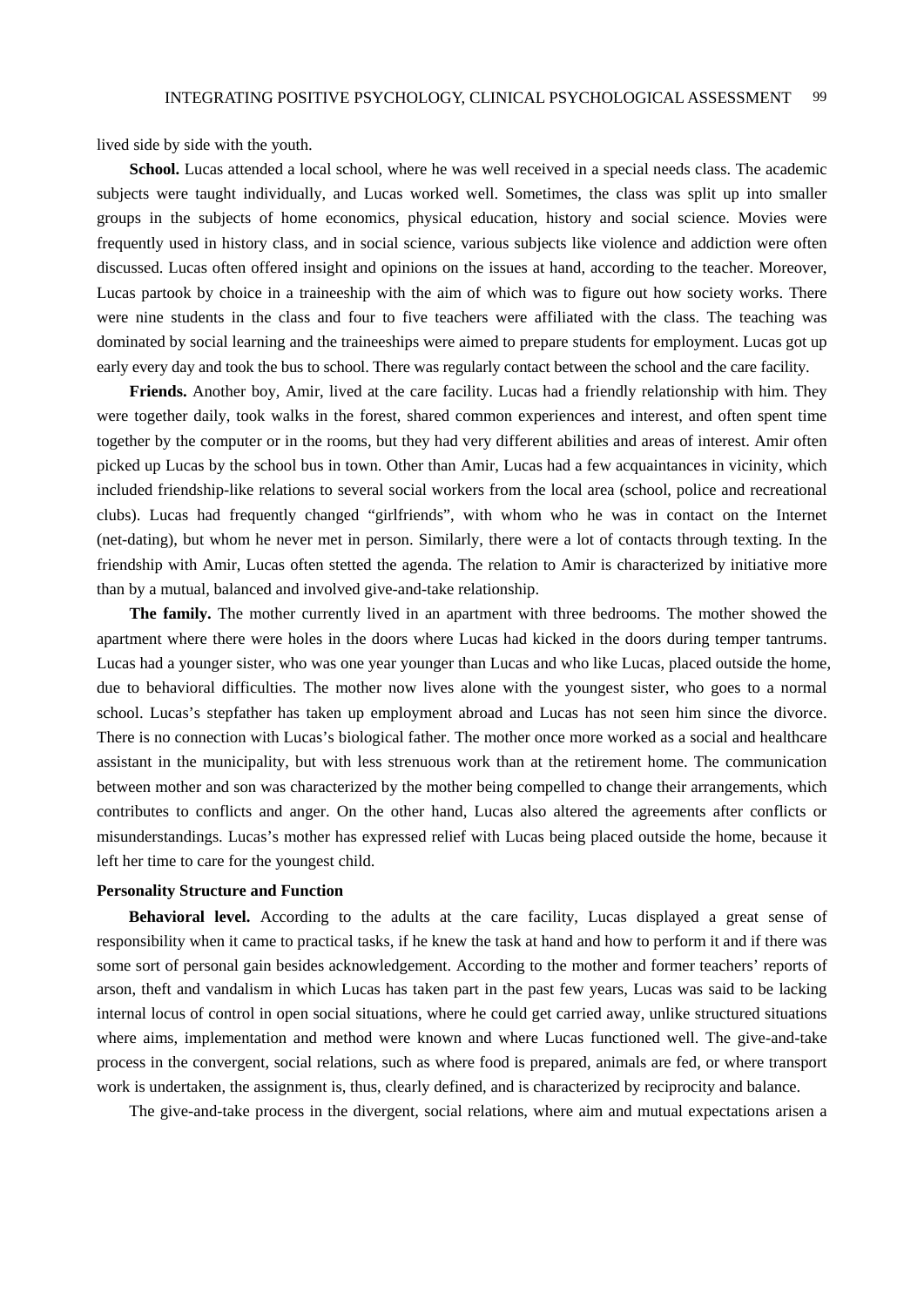long the way with several options and where the activities were creative and unpredictable, is where Lucas adjusted to the partner, argued his point of view and changed the subject. In his relationship to Amir, Lucas liked to control the situations. In his relation to adults, Lucan could tease and joke about at friendship level and provoke or kid around at a more neutral level. The care facility experienced a fair amount of aggression management, where fair agreements are changed. The mood is experienced to be slightly forced. Lucas sometimes spoke with a very loud when he was pressured. Lucas was said to be non-critical in the establishment of contacts to people in his surroundings. Lucas, his mother and teachers reported more difficulties than normal for boys at Lucas' age<sup>5</sup>. The issue at hand is both the internal behavior, such as being anxious/depressed, and complaints of pain and thought problems. Lucas' mother furthermore reported several other difficulties of externalizing behavior than what is normal for the age<sup>6</sup>, such as rule-breaking behavior and aggressive behavior, and destruction of own and his family's items. Lucas's teachers, however, did not report of aggressive behavior that what is normal for the age. However, the teacher reported several difficulties of rule-breaking behavior as the mother does, than what is normal for the age<sup>7</sup>. Lucas seemed to lack remorse and lay or cheated when given the opportunity. The teacher and the mother both reported more difficulties that what is normal for the age in relation to social or thought problems, such as teasing, stories which do not seem to be in touch with reality or a high degree of dependence on adults. In relation to the adaptive function in school, the teacher assessed Lucas' efforts in four subjects to be far below the average and in one subject to be below average, while his behaviors and mood was above average compared to what is typical for students at Lucas' age. The mother's assessment of Lucas' competence in connection with social activities and academic performance was below what one expects of boys at Lucas's age<sup>8</sup>.

**Phenomenological level.** In relation to competence with social activities and performance in school, Lucas assessed himself to be within the normal range. This also applies to problem areas, such as anxiety/depression, isolation/depression, somatic complaints, social problems, thought problems, attention problems and rule-breaking and aggressive behavior.

Lucas furthermore expressed that he often felt tense which resulted in several forms of physical discomfort and somatic difficulties. He was to some extent wary of others and he expressed that over the years others have spied on him. Sometime, he felt like there was someone close to him, which came to him having specific thoughts that appear again and again in his head. Lucas felt that he was a very sociable and outgoing person; he did not settle for being a bystander when he was attending a party, and he liked to make people laugh. He expressed that he had experienced difficulties in school and has been seriously bullied over the past three years and has had thoughts about taking his life in this connection.

Lucas's factual knowledge about the world around him is a bit below what is expected of boys at his age<sup>9</sup>, i.e., types of knowledge that children in school ordinarily have the opportunity to acquire at that age level. As verbal concept formation and abstract thinking as well as the capacity to be able to move from fact to general rules and principles, Lucas is age-appropriate. His calculating skills, understanding of numbers and his reasoning ability, as well as word understanding, and the ability to express a broad range of thoughts verbally

 $\overline{a}$ 

 $^5$  At the 97th percentile level, corresponding to less than 3% of boys at Lucas' age.

 $6$  Similarly, on the 97th percentile level corresponding to less than 3% of boys at Lucas' age.

Corresponding to less than 4% of boys at Lucas' age.

<sup>8</sup> Corresponding to less than 12% of boys at Lucas' age.

<sup>&</sup>lt;sup>9</sup> Information 8 scale points.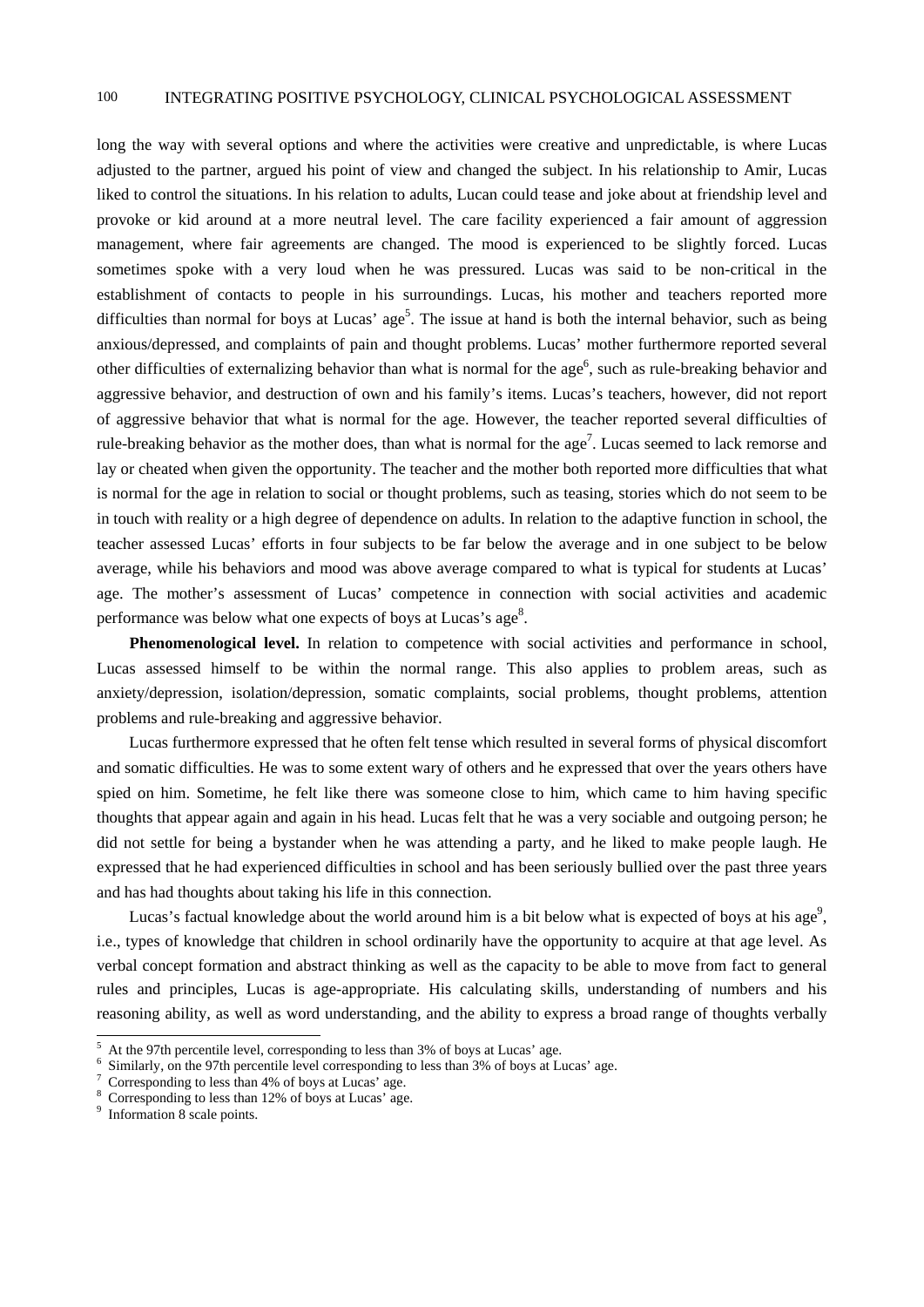was strongly compromised<sup>10</sup>, while the capacity for practical reasoning and the ability to utilize knowledge in a meaningful way lies within what is expected of boys at Lucas' age. Lucas' ability to recite numbers in a specific order was compromised in relation to the  $age<sup>11</sup>$ . Tests that show something about the ability to concentrate, visual organization and long-term memory as well as general intelligence and non-linguistic concept formation are solved in a manner that is far below what is expected of boys at Lucas' age<sup>12</sup>. Meanwhile, Lucas scored way above what is expected in a test<sup>13</sup> of his ability to plan and understood a situation and worked sequentially. Similarly, Lucas scored above average in a test<sup>14</sup> of visual synthesis and object formation and the ability to utilize visual feedback lies above average<sup>15</sup>. His capacity to in relation to visuo-motor skills coordination and his processing ability is somewhat slow<sup>16</sup>, while the processing ability in light of perceptual organization is very normal for the age<sup>17</sup>. The short-term memory is also said to be intact<sup>18</sup>.

**Intra-psychic level.** Lucas did not seem to be very willing to share what he saw. He had some notions and thoughts about friendship and animosity, and murder was strongly presented in his thoughts. Moreover, he did not seem to be interested in the world at large at all<sup>19</sup>. He did not have good function control<sup>20</sup> and did not know what to do or how to react if he became strained or burdened. This is indicative of his immaturity<sup>21</sup> and similar to younger children. He had trouble in controlling the way he expressed emotions. He enjoyed emotional stimulation<sup>22</sup>, but it seemed he did not have enough sufficient capacity for emotional involvement<sup>23</sup>. Lucas was no more self-absorbed than normal for his age, so he focused just as much on himself as other children do<sup>24</sup>. Not much suggests sufficient capacity for self-reflection<sup>25</sup>. His way of processing impressions<sup>26</sup> and identifying impressions/notions was not so good<sup>27</sup>, so he would often misunderstand what was actually going on. This also suggested that he lacked flexibility<sup>28</sup>. When he has decided to view the world in a certain way he continued to uphold this view. It seemed as though he used intellectualization as his primary defense<sup>29</sup>. This means that in social situation he ignores the emotional component. This furthermore suggests that he has disturbed conception and a somewhat compromised capacity for emotional involvement<sup>30</sup>. The most disrupted aspect is his way of processing impressions $31$ . Meaning, he processed unrealistically and he translated what happened in a bad way and misunderstood things. His conceptions and thoughts about how the world works

l

- <sup>14</sup> Object assembly.
- <sup>15</sup> Scale point 12.
- <sup>16</sup> Coding scale point 7.
- <sup>17</sup> Symbols scale point 10.
- <sup>18</sup> Controlled recount of history 16 oints (NEPSY-R).
- <sup>19</sup> EA very high (14) and D very high (4), es low (3), distinctive M (love, malice) maybe not entirely valid, but very unusual.<br><sup>20</sup> FC: CF + C = 3:4; Pure C = 3.
- 
- <sup>21</sup> Sum C' = 3.
- <sup>22</sup> Afr = 1.00.
- <sup>23</sup> PHR = 8; GHR = 0.
- <sup>24</sup>  $3r + (2)/R = 36$ .
- <sup>25</sup> FD = 0.
- <sup>26</sup> DO + = 3; DQv = 3.
- $27 \text{ X-} \frac{1}{2} = 36.$
- $^{28}$  a: p = 6:1.
- $2AB + (Art + Ay) = 17.$
- $30$  M- = 3; M none = 2.
- <sup>31</sup> Mediation og ideation.

 $10$  Scale point at 1.

 $11$  Scale point at 6.

<sup>&</sup>lt;sup>12</sup> Picture Completion (1) and Block Design (1).

<sup>&</sup>lt;sup>13</sup> Scale point 15.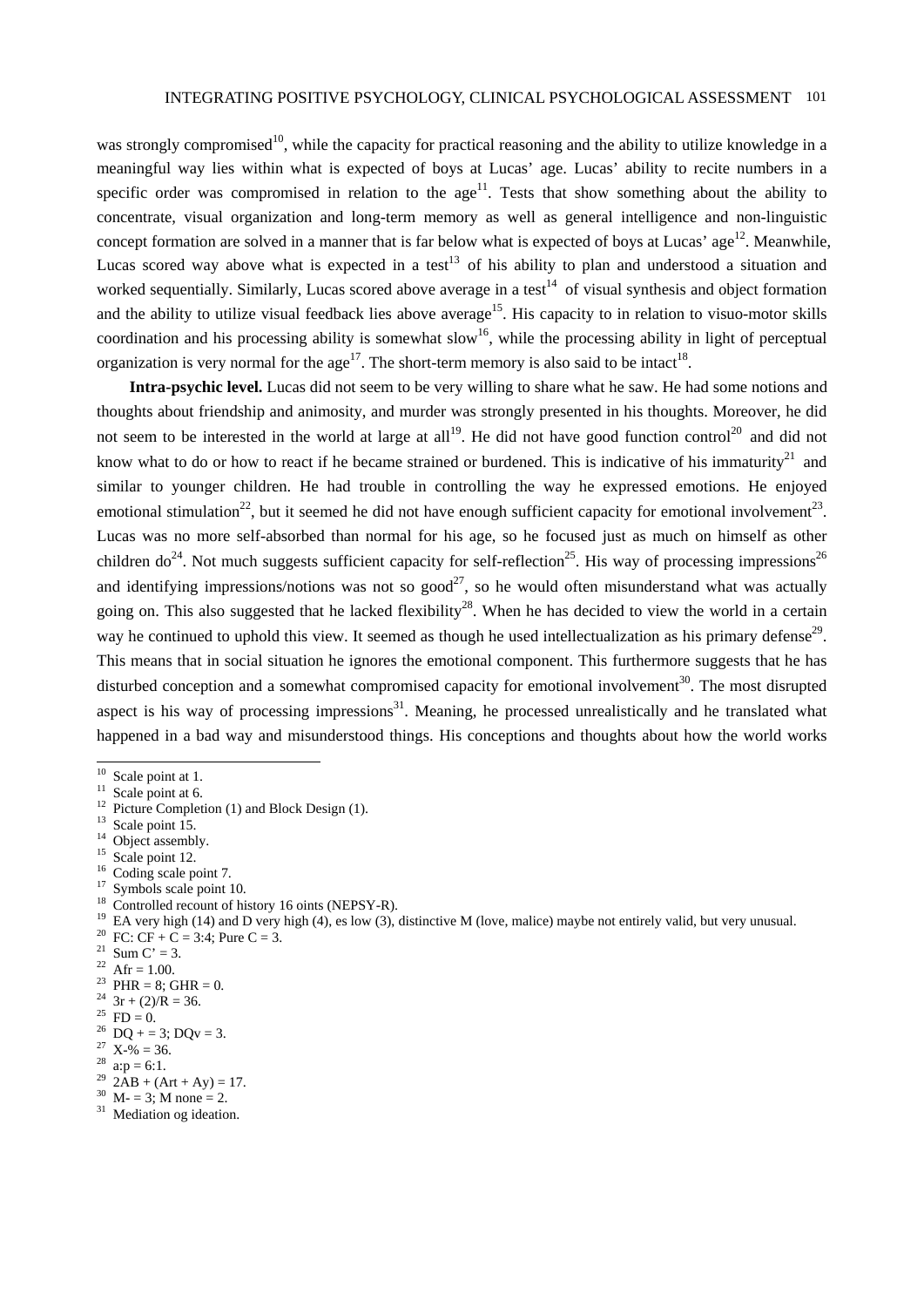was rather disturbed, and for Lucas, social problems become somatic symptoms. It seems as if<sup>32</sup> Lucas did not consider him and others as psychological entities with complex characteristics, but he had his own subjective experience of the world around him. People are viewed with a one-dimensional characteristic with emphasis on isolated events, a description of the person's appearance or an interchangeable characterization of the persons. The emotional quality in the representation of people and human relations seems to be characterized by a mildly negative tone<sup>33</sup> and Lucas' capacity for emotional engagement and investment in relation to others seems to be comprised to some extent<sup>34</sup>. Moral conflicts seem to be recognized, but friendships are thought to be replaceable. Likewise, the capacity, for the causes Lucas attributes to other people's actions, thought and emotions, is to some extent compromised<sup>35</sup>. The reasons for this are attributed to the surroundings and actions (outer S-R explanations with a "black-box" view of the psyche).

**Biophysical level.** Lucas is an attractive, 185 cm tall boy, who weighs approximately 75 kg. He is fit and well-build with defined muscles and short blond, curly hair. His general health is good and he showers regularly, takes care of his teeth, makes sure to change his clothes for the occasion (work clothes, running clothes, etc.). His motor-functions are age appropriate. Lucas has complained of several aches various places in his body and consulted a doctor or emergency room several times. Lucas has periodic tics in the form of twitches in the neck.

#### **Strengths and Obstacles in the Personality and Relations**

Figure 6 illustrates an outline of the strengths in the personality and relations. It also provides an overview of the obstacles to developments in the personality and relations, which the care center's personnel have jointly identified.

| Strengths in the environment:<br>Lucas lives at the care center with a boy of the same age—friend type<br>relationships—mutual interests;<br>The care center has a lot of activity opportunities and recurrent, predictable<br>activities, predictability, routines;<br>Environment is a small town with a high tolerance;<br>Good opportunities for own transport;<br>Good relations to Lucas' former class in the home environment;<br>Good relations to Lucas' former professionals in the home environment;<br>Good school location.                                      | Obstacles in the environment:<br>Currently there seems to be an<br>ambivalent<br>relationship<br>between<br>mother and son which often results in<br>conflicts and changing previously<br>arranged agreements;<br>Currently there are no apparent<br>obstacles towards development in the<br>environment.                                                                                                                                         |
|-------------------------------------------------------------------------------------------------------------------------------------------------------------------------------------------------------------------------------------------------------------------------------------------------------------------------------------------------------------------------------------------------------------------------------------------------------------------------------------------------------------------------------------------------------------------------------|---------------------------------------------------------------------------------------------------------------------------------------------------------------------------------------------------------------------------------------------------------------------------------------------------------------------------------------------------------------------------------------------------------------------------------------------------|
| Strengths within the personality:<br>Good at planning a procedure (sequential thinking);<br>Being able to work focused and consistent;<br>Good ability to use visual impressions and convert them to action;<br>Good sense of humor;<br>Appreciates justice, fairness;<br>Expresses responsibility towards agreements;<br>Has a social competence which entails that he is able to appeal and charm his<br>surroundings;<br>Be kind and helpful in situations where the aim is known;<br>Likes emotional stimulation in social relations;<br>Eats well and is body-conscious. | Obstacles within the personality:<br>Lacks control abilities in open social<br>situations with severe affect outbursts<br>as a result;<br>Processes impressions in such a way<br>that he misunderstands things and his<br>way of perceiving the world is disturbed<br>Summarizes social problems with<br>daily complaints over aches and pains;<br>Compromised capacity<br>towards<br>emotional involvement;<br>Poor capacity of self-reflection. |

*Figure 6.* Obstacles and strengths in the environment and personality.

<sup>&</sup>lt;sup>32</sup> Complexity of Representations of People, mean = 2.1.

<sup>33</sup> Affect-tone of Relationship Paradigms mean = 3.1.<br><sup>34</sup> Capacity for Emotional Investment in Relationships mean = 2.1.<br><sup>35</sup> Understanding of Social Causality mean = 2.0.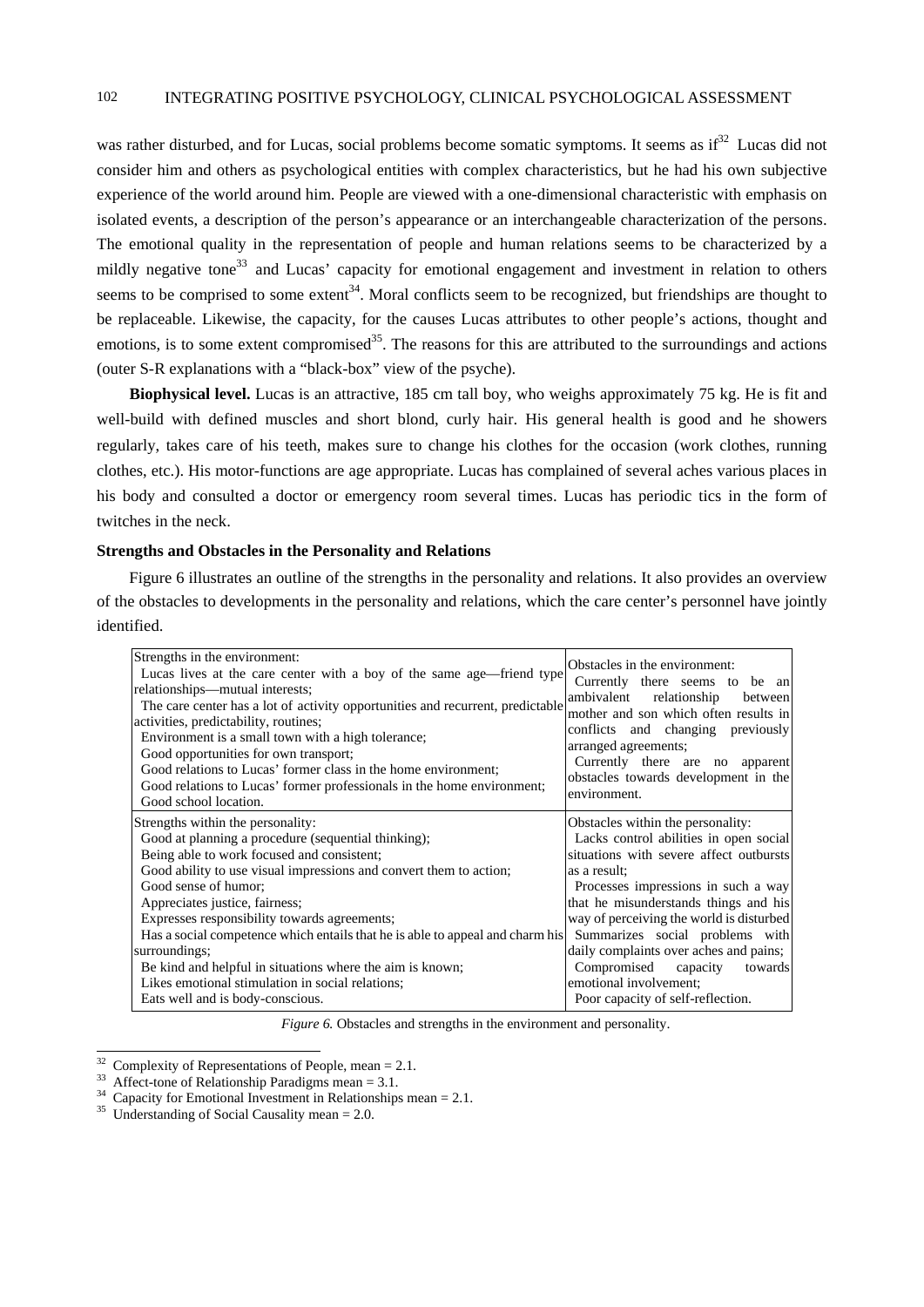#### **Assessment and Interventions**

Lucas is a harmonious 15-year-old boy, with an age appropriate development and a fit build. Lucas has humor and is whimsical. He appreciates fairness and justice. Lucas seemed to process his impressions of his surroundings in such a way so that he misunderstands things, and his thoughts about how the world works are slightly disturbed. The ability to be empathetic also seems to be compromised in such a way that he saw other people's actions more as reactions to relations in the surroundings than as a consequence of people's internal circumstances. Lucas is not unintelligent, but his ability to understand numbers, words and reasoning and express a broad spectrum of thoughts verbally is strongly compromised. He does not possess an adequate control function and he becomes very emotional under pressure. Lucas is a boy characterized by anxiety and he is in an anti-social personality disorder development (Bleiberg, 2001; Kernberg, 1996; Kernberg et al., 2000; Millon, 1996, 1999; Millon & Davis, 1996). He has experienced rejection and bullying and carries around a number of untreated negative impressions, and currently seems to suffer from summarization of his social difficulties.

The interventions are as follows:

(1) Lucas, needs to be confronted with how he comes across to other people, for example his "stories", which his surroundings do not believe him, hereby examining what the message is when he told these stories;

(2) Examining which form of feedback Lucas needs when he exaggerates and repeatedly tells others about his plans and activities;

(3) Lucas is to some extent foreclosed on the "self-polarity" (Millon, 1999; Millon & Davis, 1996; Millon, Simonsen, Birket-Smith, & Davis, 1998) meaning that he is more focused on his own needs, but not so much on others. He, thus, needs to create balance in the give-and-take relationships, and he needs to figure out how others think and feel;

(4) Mediating intervention when Lucas processes impressions and misunderstands things. This needs to ask questions that aim towards alternative interpretations and understandings or test other interpretations of what is going on, both in relations to emotions and ways of thinking;

(5) Working on the negative thoughts from his past that produce anxiety and are causing summarization;

(6) Comforting building settings and relations;

(7) Focusing on the advantages of responsible behavior;

(8) Supporting Lucas' initiatives towards medical discussion and assessment of the somatic symptoms. Regular professional massage outside the care center;

(9) Exploring his capacity for emotional investment in relationships;

(10) Inviting friends, family, acquaintances and relatives to the care center;

(11) Supplying him with challenges in relation to his strengths with the aim to develop self-esteem;

(12) Cooperating with his mother.

# **The Theory- and Evidence- Based Psycho-relational Assessment and Intervention Model PRAIM and Practice**-**Based Evidence and Effect Measurement**

During a treatment conference at the care center, the historical, relational and personality structural and functional date were presented, discussed and put into theoretical perspective (Kernberg, 1996; Kernberg et al., 2000; Millon, 1999; Millon & Davis, 1996; Westen, 2000) with 11 intervention suggestions. As the footnotes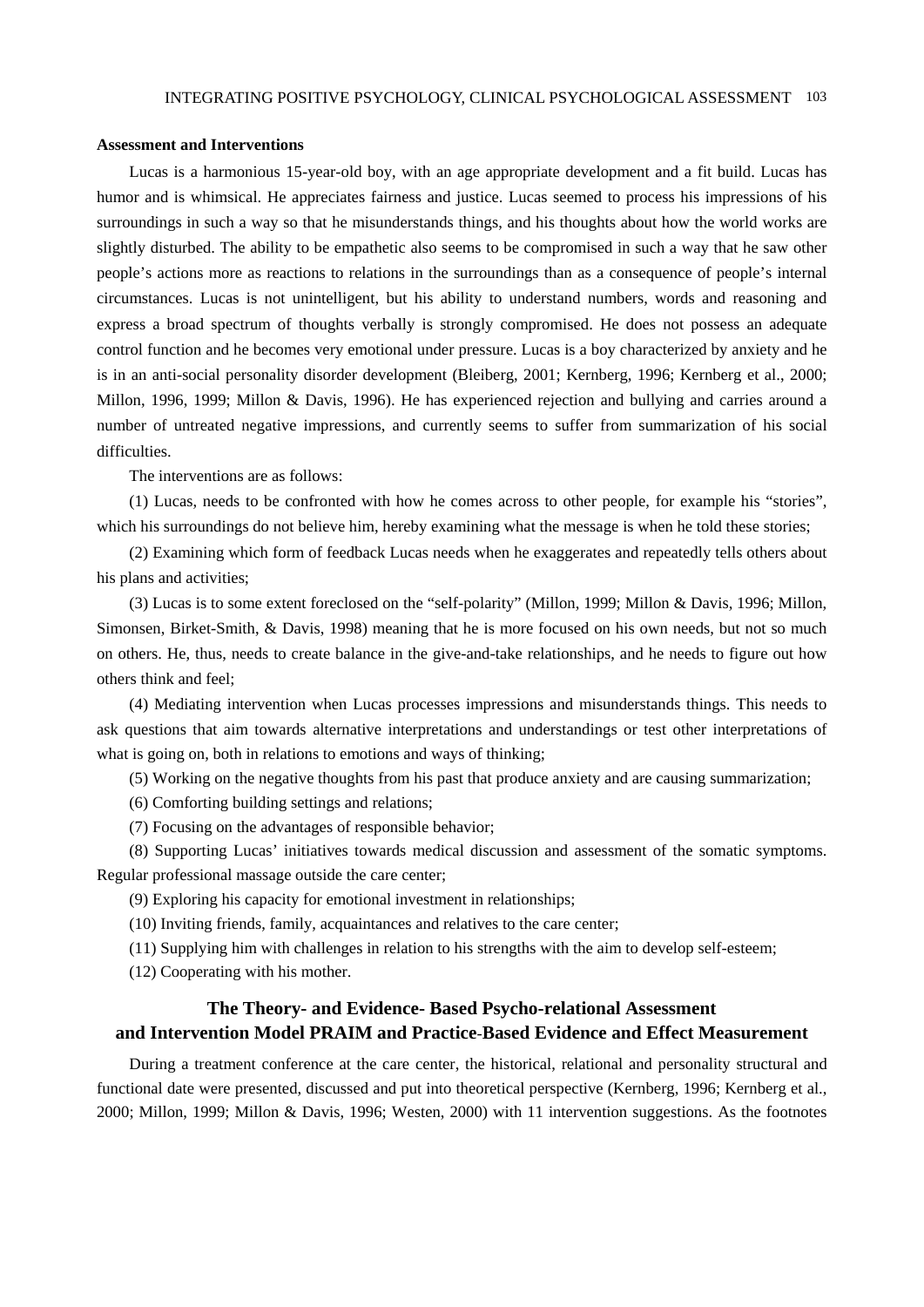indicate, this preliminary assessment has been supplemented with a series of tests: Rorschach Inkblot Test (Exner, 2003), TAT (Westen, 1991), WISC-III (Achenbach, 2009), NEPSY (Developmental Neuropsychological Assessment) (Korkman et al., 1998), so that, besides the qualitative data, the data can also be measured quantitatively, i.e., to what extent a positive development has taken place by preparation of assessment No. 2. By comparing data at the behavioral level with data at the intra-psychic level, one can gain an impression about whether an eventual positive development is anchored in the deeper parts of the personality or merely an expression of superficial adjustment.

The theory- and evidence- based psycho-relational assessment and intervention model PRAIM can also be supplied with practice-based evidence and effect measurement to figure out where an eventual effect stems from. There is a copious amount of literature in psycho-therapeutic effect research (Lambert, 1992; Lambert & Bergin, 1994) that shows that only 15% of the effect comes from the intervention itself, whilst 30% originates from alliance factors and 40% from client factors, whether the client can use the intervention he/she is exposed to in their development. The last 15% originates from anticipation factors, i.e., whether the therapist expects a positive development.

Based on this, Lucas' care center used so-called analog rating scales ( Duncan et al., 2003; Duncan, Sparks, Miller, Bohanske, & Claud, 2007; Miller & Duncan, 2004a), which measures where the majority (70%) of the treatment effect is said to stem from (Lambert & Bergin, 1994), and which takes a relatively short amount of time (one minute) to be used and which is just as reliable as more time-consuming rating scales (Duncan et al., 2006). Two scales were used. One that measures, to what extent, the children and adolescents find the interventions they are exposed to during their development process useful, and one that measures how they develop during their stay (Miller, Duncan, Brown, Sparks, & Claud, 2003). To strengthen these instruments, computer-based programs have been developed to calculate the effect size (Miller & Duncan, 2004b). The idea is that in connection with assessment No. 1, a series of interventions are devised, which are then put into practice where after Duncan and Miller's rating scales measure the practice-based evidence. Later on, assessment No. 2 can be devised, so that an overall picture of the treatment effect can be developed—whether there is an effect and where it stems from, so it is possible to measure the effect of the initiated interventions.

#### **References**

- Achenbach, T. (2009). *The ASEBA (Achenbach System of Emperically Based Assessment): Development, findings, theory and applications.* Burlington, V. T.: University of Vermont.
- Bleiberg, E. (2001). *Treating personality disorders in children and adolescents.* New York: The Guilford Press.
- Brooks, B. L., Sherman, E. M., & Strauss, E. (2010). NEPSY-II: A developmental neuropsychological assessment, second edition. *Child Neuropsychology, 16,* 80-101.
- Duncan, B., Sparks, J., Miller, S., Bohanske, R., & Claud, D. (2006). Giving youth a voice: A preliminary study of the realibility and validity of a brief outcome measures for children. *Journal of Brief Therapy, 5*(2), 71-88.
- Duncan, B. L., Miller, S. D., Sparks, J. A., Claud, D. A., Reynolds, L. R., …, Brown, J. (2003). The session rating scale: Preliminary psychometric properties of a "working" alliance measure. *Journal of Brief Therapy, 3*(1), 3-21.
- Duncan, B. L., Sparks, J. A., Miller, S. D., Bohanske, R. T., & Claud, D. A. (2007). Giving youth a voice: A preliminary study of reliability and validity of a brief outcome measure for children, adolescents and caretakers. *Journal of Brief Therapy, 5*(2), 71-88.
- Erikson, E. (1950/1963). *Childhood and society.* New York: W. W. Norton.
- Exner, J. E. (2003). *The Rorschach—A Comprehensive System* (4th ed., Vol. 1). New Jersey: John Wiley & Sons.
- Glasser, W., & Wubbolding, R. E. (1995). Reality therapi. In R. J. Corsini, & D. Wedding (Eds.), *Current psychotherapies.*  Illinois, F. E.: Peacock Publishers, Inc..